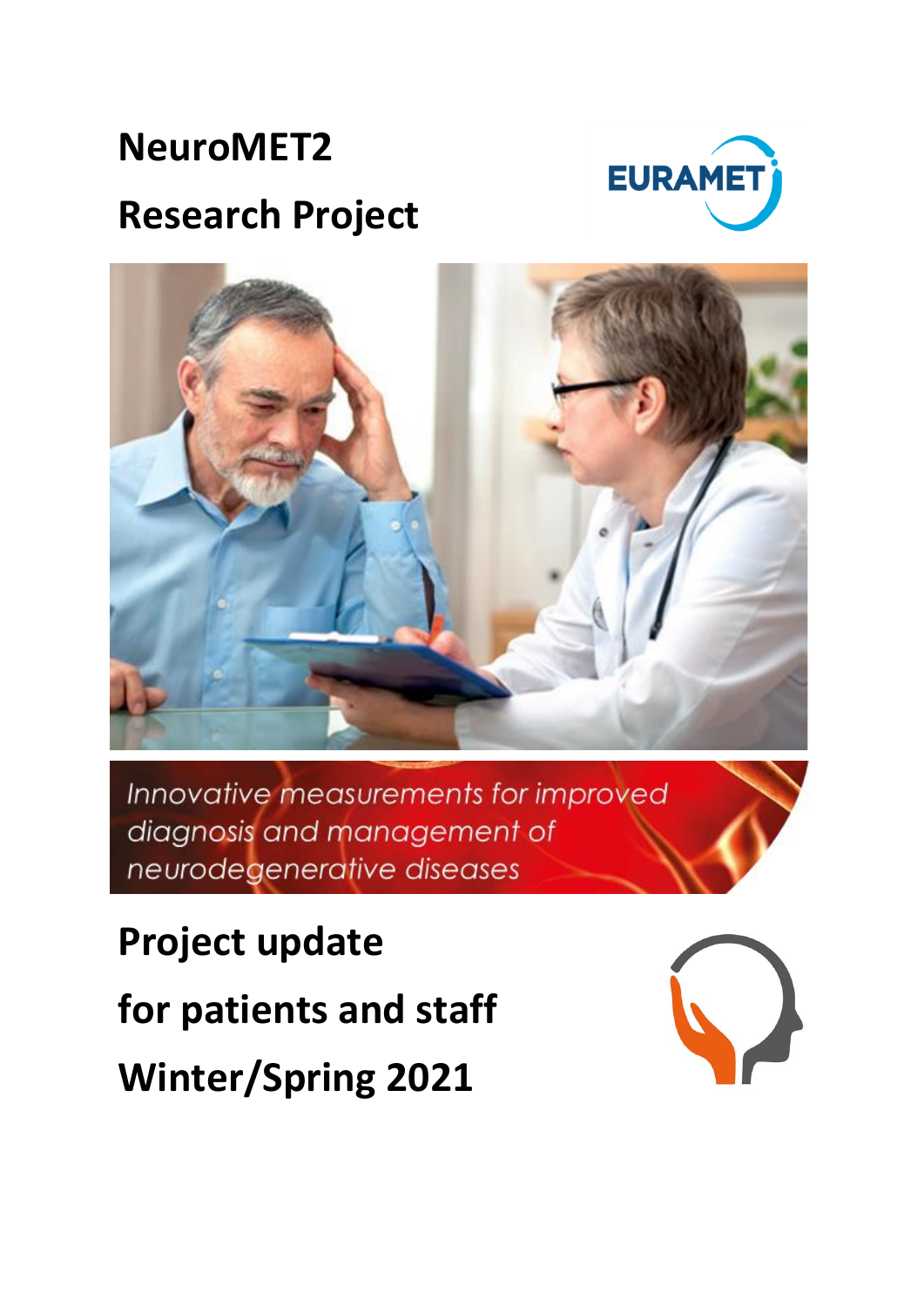### **What do we know about Alzheimer's disease ?**

As the average age of our population increases, we find more people experiencing problems with memory, which impacts on their quality of life. To make sure patients get the right treatment, we need to be able to accurately diagnose early Alzheimer's disease, the most common form of dementia. Until now, no one has carried out a metrology research project to improve the accuracy of available diagnostic methods (e.g., magnetic resonsance imaging, blood tests and memory tests), involving the use of sophisticated mathematical models known as specification equations.

## **What is metrology and why is it important?**

Metrology is the scientific study of how to do a measurement properly to answer a certain question. People who work in metrology are interested in how accurate (close to the true value), comparable (the same results is obtained in different clinics and laboratories across the world), and confident we can be (how variable are the data from the method used).

There are many different types of diagnostic measurement methods for Alzheimer's disease. So, we need to understand how we can make the results comparable across different clinics and laboratories to provide accurate diagnoses. This is important to allow health care professionals choose the appropriate treatment for patients with Alzheimer's disease.

# **What is the EURAMET NeuroMET research project?**

The purpose of the NeuroMET Research Project is to help us improve diagnostic measurement methods for Alzheimer's disease. We are studying data from neuroimaging (known as Magnetic Resonance Imaging; MRI), blood-based and spinal fluid (known as ceberospinal fluid; CSF) biomarkers, and neuropsychological tests. The goals of the project are:

- set up patient groups to better understand which are the best methods for early Alzheimer's disease diagnosis
- improve magnetic resonance approaches for people who have early symptoms of Alzheimer's disease
- more accurate lab-based measures of spinal fluid, blood and saliva test analyses to early detect Alzheimer's disease
- a better understanding of how neuropsychological tests measure decline in memory (and other cognitive functions)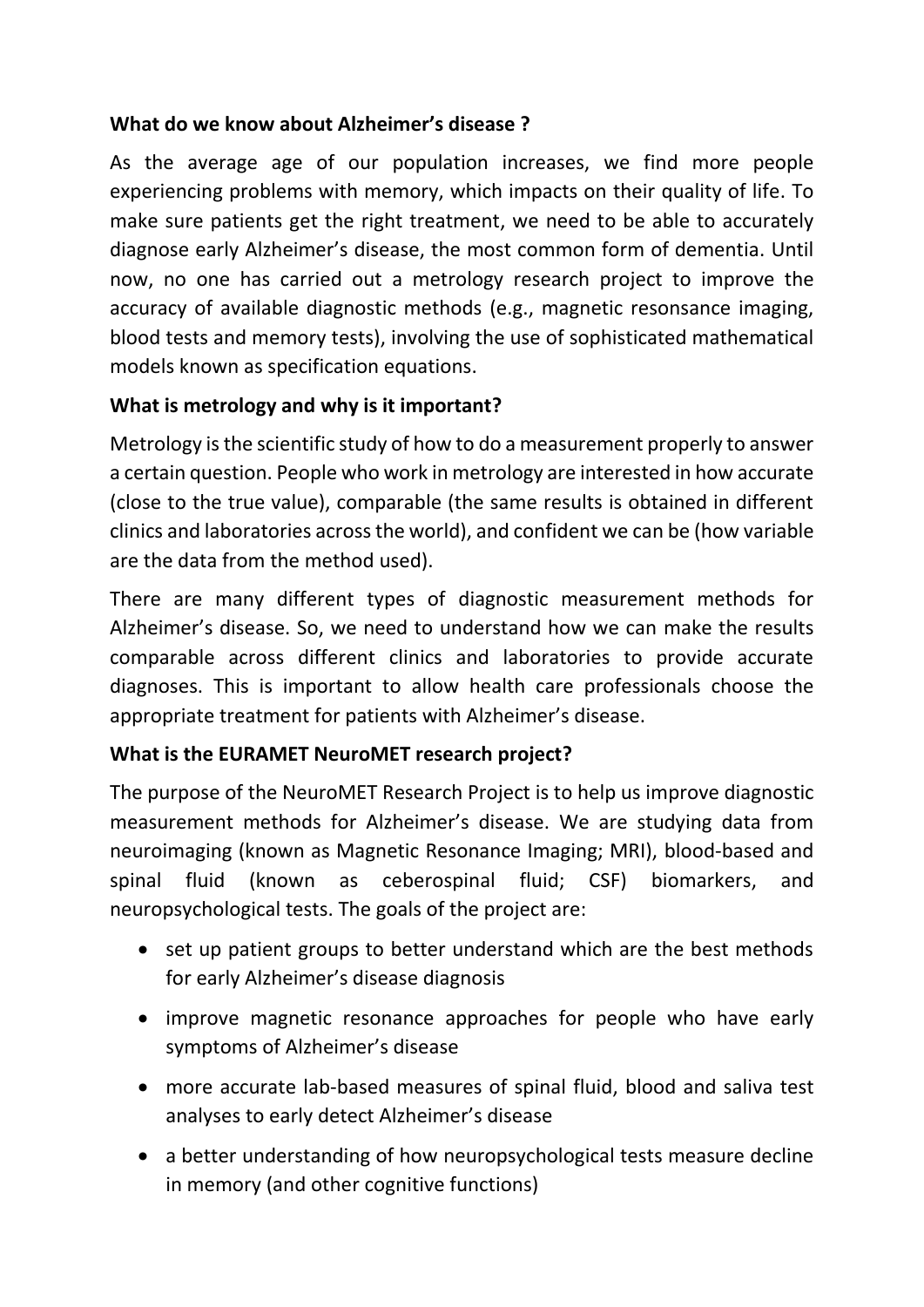to develop an app that can deliver memory tests and provide accurate and comparable results

It is particularly important to gather this information so we can better understand how current Alzheimer's disease treatments are working, and identify the sorts of new treatments we need to be developing. So, we are also forming a NeuroMET Stakeholder Network in Europe to help communicate what we find to help the broader Alzheimer's disease community.

#### **Who are the people in the NeuroMET research project?**

In 2016, we began inviting patients and caregivers to Charité Hospital

- Since then, 108 patients have agreed to participate in the study and have the first assessment, and 70 patients have had their second assessment. 26 patients have had their third assessment, 3 have had their fourth assessment
- Our group can be split up as follows: 'healthy controls' (HC; 28), 'subjective cognitive decline' (SCD; 26), 'mild cognitive impairment' (MCI; 27) and Alzheimers Disease (AD; 27)
- So far, 51% of study participants are men and 49% are women.
- The average age when first assessed is 71 years

# **What are some of the early findings?**

We are developing a new memory scoring system which very accurately distinguishes between the diagnoses in the NeuroMET cohort. This memory score is based on widely used cognitive tests so that it can be applied in most other clinics or research settings.

Structural MRI scans are being segmented e.g. in grey matter [GM], white matter [WM] and spinal fluid [ceberospinal fluid; CSF] (see Figure) to assess structural changes throughout the course of disease. Even brain tissue thickness are being measured by complex softwares which are used world wide. Furthermore, using an MRI machine, it is possible to obtain information on chemical composition of brain tissue and see how metabolism is changed by the disease (the technique to do this is called magnetic resonance spectroscopy or MRS).

As we continue our research our understanding of each of the areas will improve.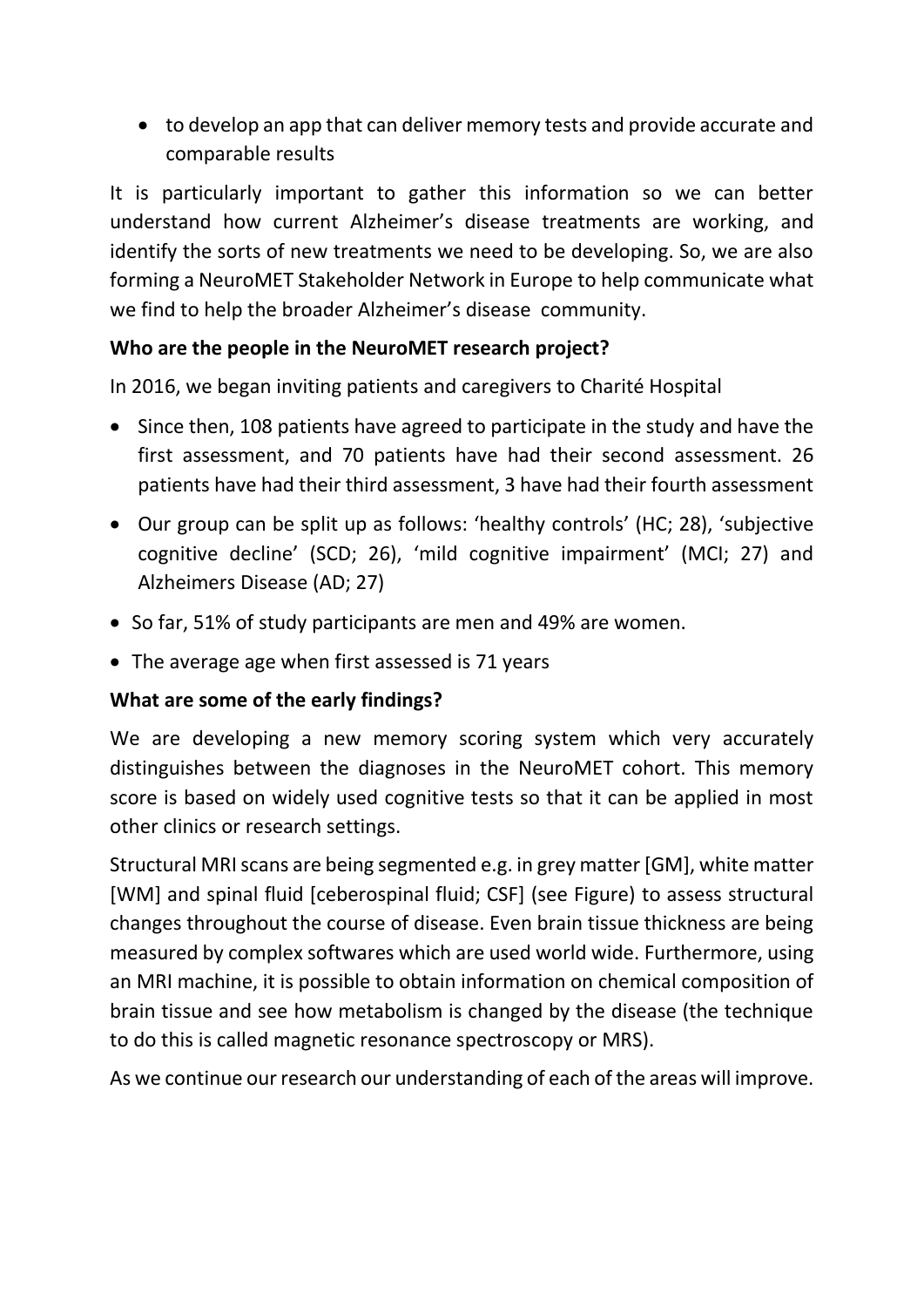

*Figure: Anatomical Images segmented into GM, WM, and CSF*

We have also analysed blood and saliva samples by using a number of conventional methods. In addition, we are developing methods to be used as reference for biomarkers such as t-tau, neurofilament light chain and αsynuclein, which are proteins known to show changes in their concentration during the course of disease.

Combining the analyses of MR scans, neuropsychological test findings and blood/saliva based biomarkers, we can identify the most important factors for an accurate diagnosis of Alzheimer's disease. We also began developing mathematical models that not only will help researchers but also healthcare professionals to more accurately diagnose their patients.

# **The project team: Who are we?**

You may have already seen or met our researchers, Laura Göschel (Neuroscientist and coordinator at Charité) or Dr. Ariane Fillmer (Biomedical Physicist and MRI coordinator at PTB). The rest of the team is known as the NeuroMET consortium, which is made up by international researchers who are specialists in different aspects of metrology applied to Alzheimer's disease.

If you would like to learn more about the NeuroMET consortium please visit our webpage https://www.lgcgroup.com/our-programmes/empir-neuromet/.

#### **Acknowledgements**

We would like to thank everyone who has taken part in this study.

We are also grateful to the staff at Charité Hospital for their help and support.

Funded by grants from the EURAMET EMPIR Programme 2016-2022